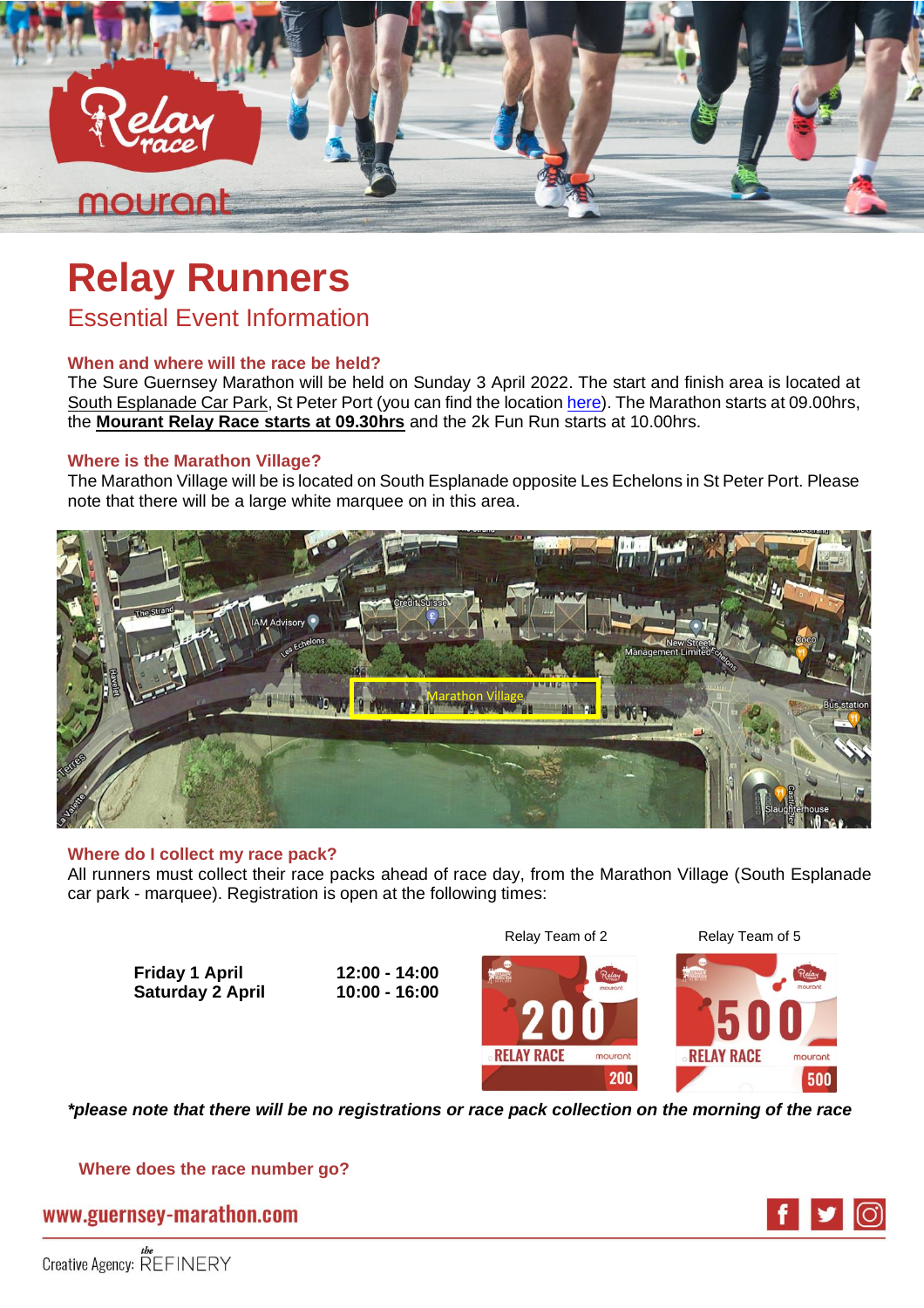

Runners must pin their race number on the front of their race top (safety pins will be available at the registration marquee). Runners bag tags will be attached to their race bib.

Please note that it is against the official rules to alter your race bib. Please note that your timing chip is embedded into your bib, please do not tear, wrinkle or fold your race bib.

# **!!VERY IMPORTANT!!**

**TEAMS OF 5 -** Only the first and last runners' bib will have a transponder (timing chip) embedded into it. The  $2^{nd}$ ,  $3^{rd}$  and  $4^{th}$  runner will have a bib that looks similar but DOES NOT have a chip in it. In order to get a chip time, the first and last runner must be wearing the embedded chip bibs. You will be able to see which bibs have the timing chip in them by looking on the back. THIS IS VERY IMPORTANT so that your team gets a time for the relay race!

**TEAMS OF 2 –** both race bibs will have transponder (timing chips) embedded into them.

Please complete the necessary emergency details before the race. Please do not swap race numbers with your team members as this will compromise timing and medical treatment should an emergency arise.

### **Will I be able to tell if a runner is doing the Relay Race or the Marathon?**

Yes. Relay runner bibs will be red and white (see picture on previous page). Marathon runner race bib will be green.

### **How are times recorded?**

Times will be recorded in two ways – Gun Time and Chip Time.

- The Gun Time is the time from the sound of the starter's signal to the time when the runner crosses the finish line. Also known as the Official Time.
- The Chip Time is the time from when the first runner crosses the start and last runner crosses the finish line. All runners will have a chip embedded in their race bib. Please do not remove, wrinkle or fold the timing chip.

### **How are winners determined?**

Gun time is the Official Time, and all awards are based on Gun Time.

### **What are the race categories?**

| Trophy prizes will be awarded to the fastest:              | The Industry Cup categories are:       |  |
|------------------------------------------------------------|----------------------------------------|--|
|                                                            | Mourant Law Cup                        |  |
| Male Team 1st 2 <sup>nd</sup> 3 <sup>rd</sup><br>$\bullet$ | IQ-EQ Investment Cup                   |  |
| • Female Team 1st 2nd 3rd                                  | Avenue Trust Cup                       |  |
| Mixed Team 1st 2nd 3rd<br>$\bullet$                        | <b>LTS Tax Accountancy Cup</b>         |  |
|                                                            | <b>HSBC Bank Cup</b>                   |  |
|                                                            | Resolution IT Digital & Technology Cup |  |
|                                                            | <b>Ravenscroft Construction Cup</b>    |  |
|                                                            | <b>States of Guernsey Cup</b>          |  |

### **When will the prizes be given out?**

Prizes for the Marathon and Relay Race including the Industry Cups will be awarded at **15:00hrs** at a prize giving to be held in the Marathon Village. Winners should be able to attend the prize-giving and organisers

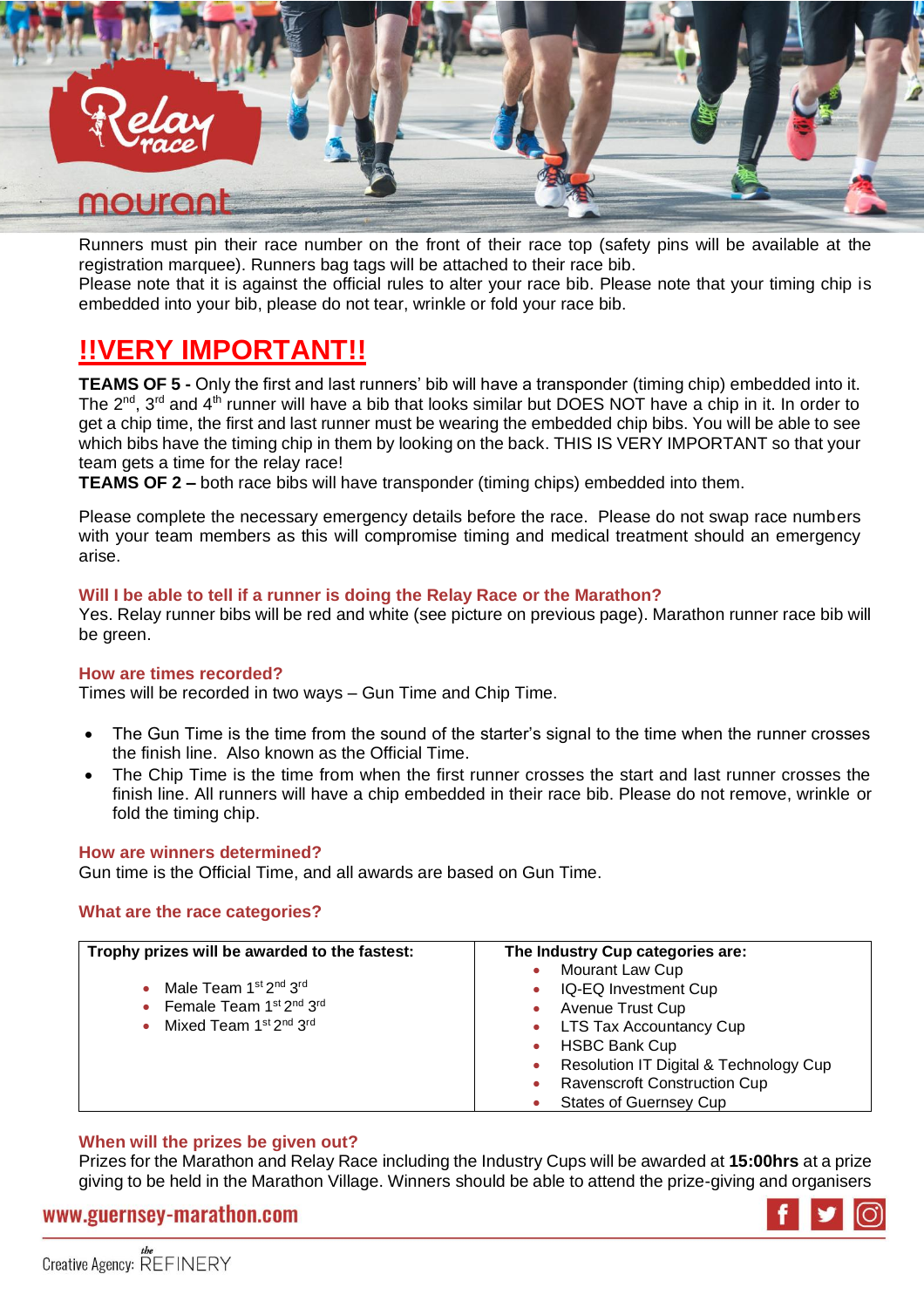

will also contact runners who have placed in the top three, via mobile phone to confirm their attendance at the prize giving.

### **Will the team times be displayed on the website?**

Yes. Times will be published on the website within 48hrs of the race.

### **Will there be parking at the Relay Race Change Over Points?**

There are no facilities for parking at the Relay Race change over points, and we actively discourage runners from attempting to park at relay stations. **Free Buses** for relay runners have been organised from St Peter Port (outside Cocos) to each relay station, and again for return shuttles back to the race finish, for runners who have finished their relay leg. We need to limit the amount of traffic on the route and ensure that relay runners are at their locations on time. All relay runners are strongly encouraged to use the coach transport provided, rather than using own vehicles.

### **Will transport be provided to each Relay Change Over Point?**

Yes, there will be coaches running from the bus terminal at the start of Castle Pier (outside Cocos) to each of the four relay stations. We kindly ask **all relay runners** to use the coaches to avoid unnecessary traffic at each location. Please see below for the coach timetable.

### **Which side of the road do I run on?**

Runners **MUST** stay on the left-hand side of the road unless directed otherwise by the Police or by a Race Official. Your safety is paramount and failure to comply with this rule will not only put yourself and others at risk but will also potentially lead to your disqualification from the race as per the race rules.

#### **Are the roads going to be closed?**

Not all of them. The busy roads in town will be coned off and managed with Police during the start of the race. On other areas of the course the Police and marshals will control traffic to minimise the impact on the runners and to ensure that the race is safe for participants and the public alike. This means you will be running with the traffic for much of the course. Please ensure that you stay aware of the traffic and follow the instructions of the Police and the Marshals – they are there for your safety.

### **Will there be medical assistance?**

Yes. St John's Ambulance are supporting the event and will have an ambulance and a paramedic around the course. There will also be a static First aid post, with a paramedic at the finish line with an ambulance.

#### **Are there toilets on the course?**

Yes. There are toilets at the start and finish of the race and at each Relay Race change over point. Additionally, there are a number of public toilets around the course.

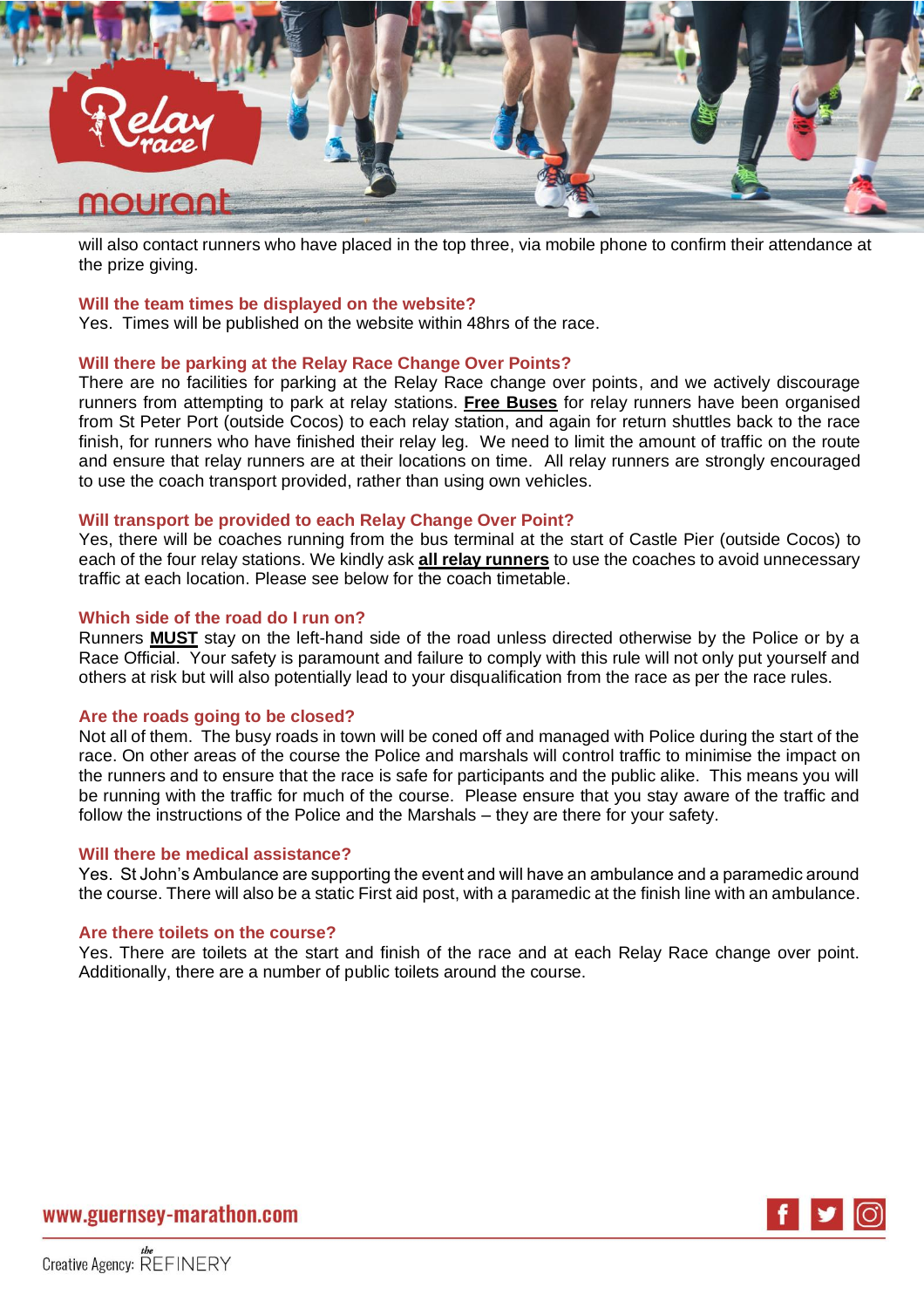

**How do I get to my Relay Change Over Point?**

# **BUS INFORMATION**

| <b>Running the first leg?</b>                                 |                                                               |                                                                     |                                              |
|---------------------------------------------------------------|---------------------------------------------------------------|---------------------------------------------------------------------|----------------------------------------------|
| <b>Where do I Start?</b>                                      | <b>Where do I Finish?</b>                                     | <b>Bus Departs from St Peter</b><br><b>Port to Relay Station</b>    | <b>Bus return to St</b><br><b>Peter Port</b> |
| <b>The Start line</b>                                         | <b>Relay Station 1 The</b><br><b>Mallard Complex</b>          | N/A                                                                 | 10:40                                        |
| <b>Running the SECOND leg?</b>                                |                                                               |                                                                     |                                              |
| <b>Where do I Start?</b>                                      | <b>Where do I Finish?</b>                                     | <b>Bus Departs from St Peter</b><br><b>Port to Relay Station</b>    | <b>Bus return to St</b><br><b>Peter Port</b> |
| <b>Relay Station 1</b><br><b>Mallard Complex</b>              | <b>Relay Station 2: The</b><br><b>Imperial Hotel</b>          | 08:40                                                               | 11:10                                        |
| <b>Running the THIRD leg?</b>                                 |                                                               |                                                                     |                                              |
| Where do you<br>Start?                                        | Where do you<br>Finish?                                       | <b>Bus Departs from St Peter</b><br><b>Port to Relay Station</b>    | <b>Bus return to St</b><br><b>Peter Port</b> |
| <b>Relay Station 2 The</b><br><b>Imperial Hotel</b>           | <b>Relay Station 3</b><br><b>Vazon Tower</b>                  | 09:00                                                               | 11:00 & 12:00                                |
| <b>Running the FOURTH leg?</b>                                |                                                               |                                                                     |                                              |
| <b>Where do you Start?</b>                                    | <b>Where</b><br>do<br>you<br>Finish?                          | <b>Bus Departs from St</b><br>Peter Port to Relay<br><b>Station</b> | <b>Bus return to St</b><br><b>Peter Port</b> |
| <b>Relay Station 3</b><br><b>Vazon Tower</b>                  | <b>Relay Station 4 The</b><br>Beach House,<br><b>Pembroke</b> | 09:35                                                               | 11:40 & 13:00                                |
| <b>Running the FIFTH leg?</b>                                 |                                                               |                                                                     |                                              |
| <b>Where do you Start?</b>                                    | Where<br>do<br>you<br>Finish?                                 | <b>Bus Departs from St</b><br>Peter Port to Relay<br><b>Station</b> | Bus return to St<br><b>Peter Port</b>        |
| <b>Relay Station 4 The</b><br>Beach House,<br><b>Pembroke</b> | <b>The Finish Line!</b>                                       | 10:00                                                               | N/A                                          |

Where do I leave my bag and how do I get it back?<br>WWW.guernsey-marathon.com

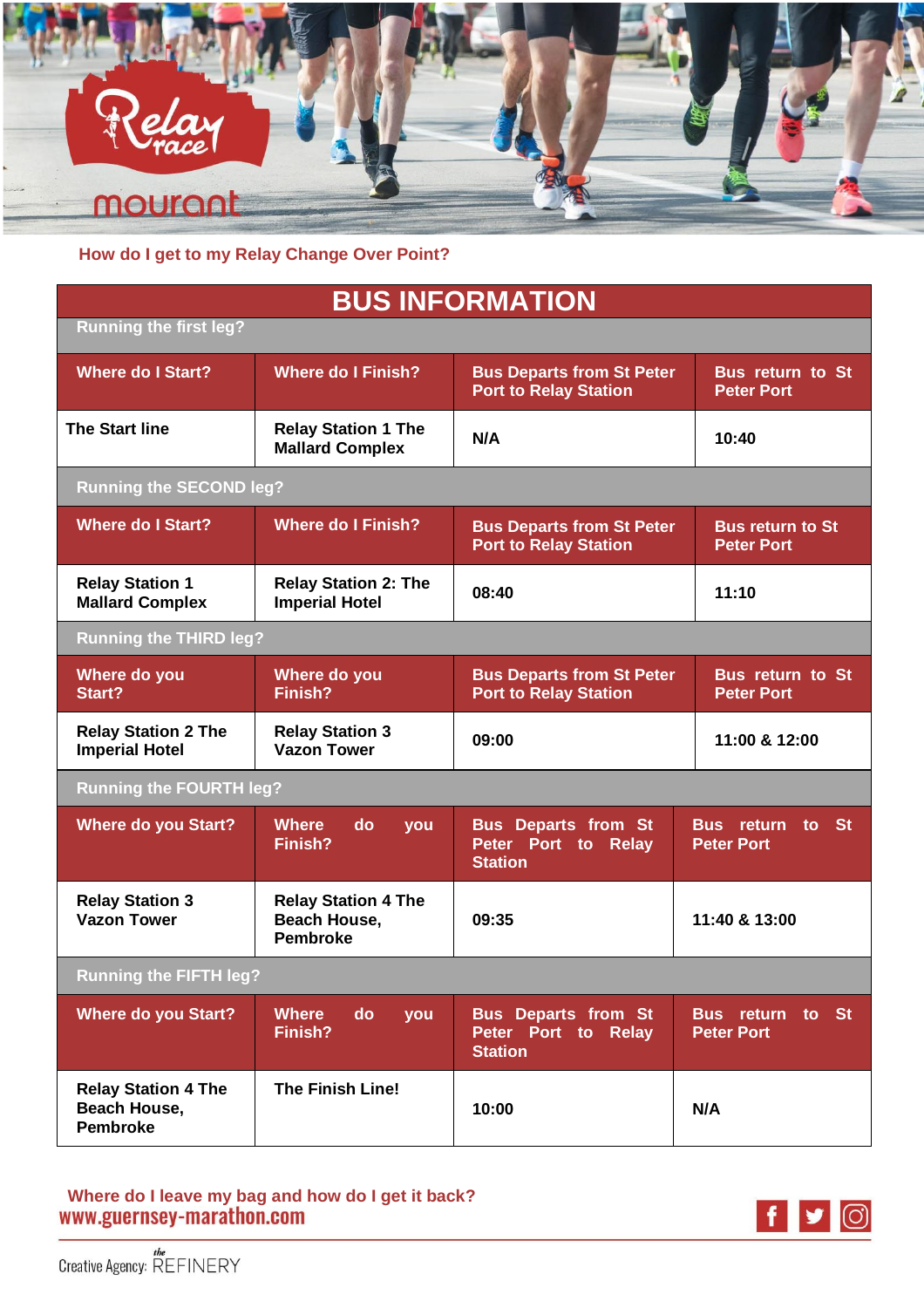

| <b>Runner 1</b>              | <b>On Leaving Castle Pier</b>                                                                                                                                                                                                      | On Reaching Relay Change Over Point 1 -<br><b>Mallard Complex</b>                                                                                                                                                                                                                                  |
|------------------------------|------------------------------------------------------------------------------------------------------------------------------------------------------------------------------------------------------------------------------------|----------------------------------------------------------------------------------------------------------------------------------------------------------------------------------------------------------------------------------------------------------------------------------------------------|
| <b>RUNNER</b><br><b>BAGS</b> | 1. Leave your bag in the designated<br>bag drop area next to the Information<br>desk inside the Marathon Village.<br>2. Please mark your bag clearly with<br>your team's race number and do not<br>leave any valuables in the bag. | 1. Collect the bag of runner 2 (you can ask if you can<br>put some warm clothing in their bag, so you have<br>something to put on when you finish your leg!)<br>2. Double check you have picked up the bag with<br>your team's race number on it.<br>3. Return to Marathon Village on the coach    |
| <b>Runner 2</b>              | <b>On Leaving Relay Change Over</b><br><b>Point 1 - Mallard Complex</b>                                                                                                                                                            | On Reaching Relay Change Over Point 2 -<br><b>Imperial Hotel</b>                                                                                                                                                                                                                                   |
| <b>RUNNER</b><br><b>BAGS</b> | 1. Leave your bag inside the<br>marquee.<br>2. Please mark your bag clearly with<br>your team's race number and do not<br>leave any valuables in the bag.                                                                          | 1. Collect the bag of runner 3 (you can ask if you<br>can put some warm clothing in their bag, so you<br>have something to put on when you finish your<br>leg!)<br>2. Double check you have picked up the bag with<br>your team's race number on it.<br>3. Return to Marathon Village on the coach |
| <b>Runner 3</b>              | <b>On Leaving Relay Change Over</b><br><b>Point 2 - Imperial Hotel</b>                                                                                                                                                             | <b>On Reaching Change Over Point 3 - Vazon Bay</b>                                                                                                                                                                                                                                                 |
| <b>RUNNER</b><br><b>BAGS</b> | 1. Leave your bag inside the<br>marquee.<br>2. Please mark your bag clearly with<br>your team's race number and do not<br>leave any valuables in the bag.                                                                          | 1. Collect the bag of runner 4 (you can ask if you<br>can put some warm clothing in their bag, so you<br>have something to put on when you finish your<br>leg!)<br>2. Double check you have picked up the bag with<br>your team's race number on it.<br>3. Return to Marathon Village on the coach |
| <b>Runner 4</b>              | <b>On Leaving Change Over Point 3-</b><br><b>Vazon Bay</b>                                                                                                                                                                         | On Reaching Change Over Point 4 - The Beach<br><b>House, Pembroke</b>                                                                                                                                                                                                                              |
| <b>RUNNER</b><br><b>BAGS</b> | 1. Leave your bag inside the<br>marquee.<br>2. Please mark your bag clearly with<br>your team's race number and do not<br>leave any valuables in the bag.                                                                          | 1. Collect the bag of runner 5 (you can ask if you<br>can put some warm clothing in their bag, so you<br>have something to put on when you finish your<br>leg!)<br>2. Double check you have picked up the bag with<br>your team's race number on it.<br>3. Return to Marathon Village on the coach |
| <b>Runner 5</b>              | On Leaving Change Over Point 4 -<br><b>The Beach House, Pembroke</b>                                                                                                                                                               | On Reaching the Finish - Castle Pier                                                                                                                                                                                                                                                               |
| <b>RUNNER</b><br><b>BAGS</b> | 1. Leave your bag inside the<br>marquee.<br>2. Please mark your bag clearly with<br>your team's race number and do not<br>leave any valuables in the bag.                                                                          | 1. Arrange to meet runner 4 so that you can collect<br>your bag from them                                                                                                                                                                                                                          |

### **What happens to our bags if not collected by our teammates?**

If bags are not collected at the changeover points, they will be returned to the Information Tent/marathon Village on South Esplanade. Getting bags back to the Marathon Village can take a long time due to the

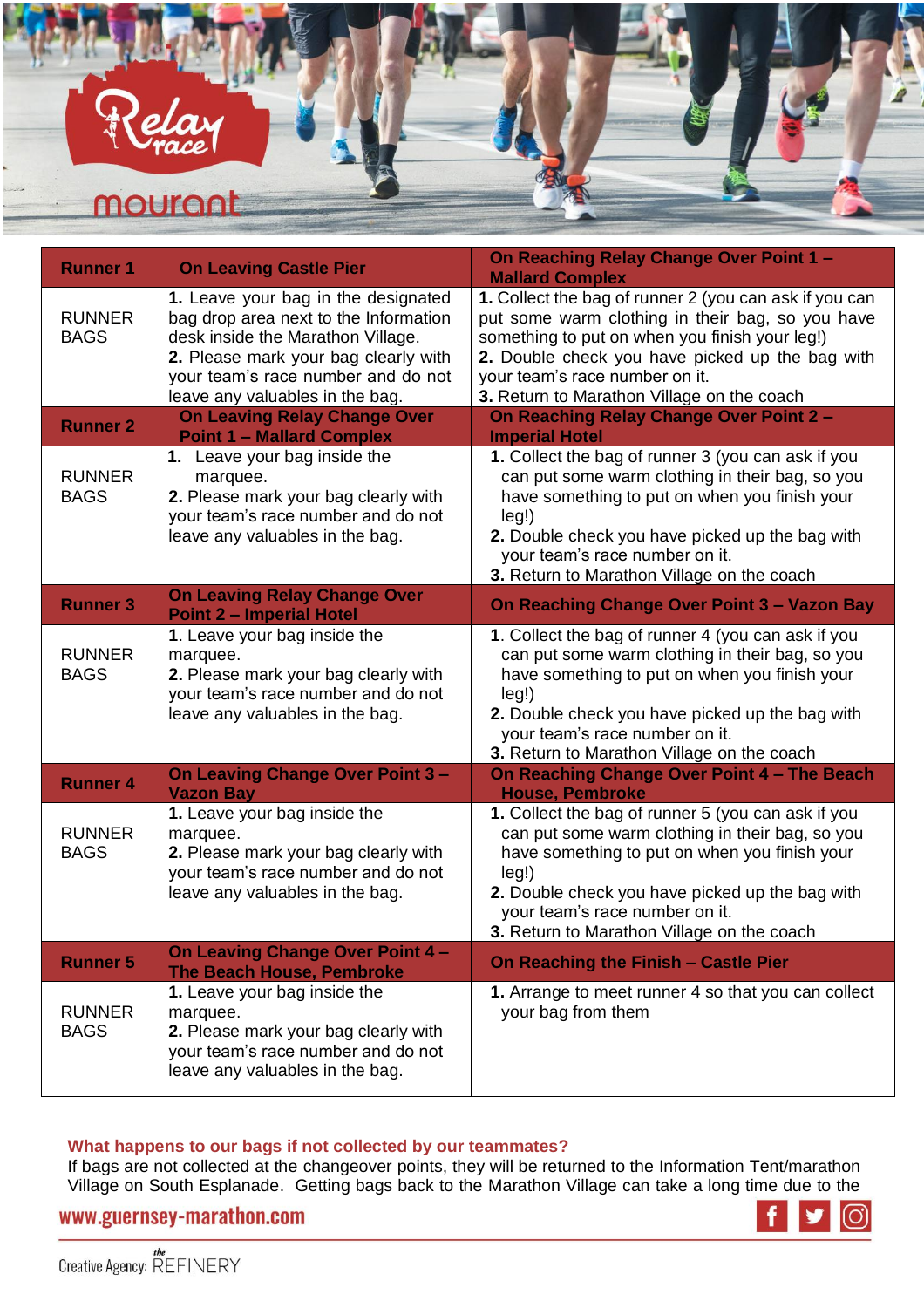

heavy traffic on race day and whilst we endeavour to get them back to the Marathon Village on race day, we cannot guarantee to runners exactly what time they will arrive. Therefore, please try and communicate with your team and organise yourselves and your bags accordingly to save yourselves any unnecessary waiting time.

### **If one of my team members drops out at the last minute can we still compete?**

If someone drops out at the last minute and you can't find a substitute, one of your team members may choose to run two legs of the race. Please note that in this instance the team will not be eligible for a prize. If this happens inform a Race Official at your change over point. We will require the medical details of any new substitute runners, before they can race.

### **Can I make a substitute at the last minute?**

Yes. If you make a substitute at the last minute, it is the Team Captain's responsibility to inform the Information Desk at the start of the race. Substitutes must sign the Declaration before they are eligible to run. In this situation the team would still be eligible for a prize. Please do not make substitutions without informing the Race Organisers and without the substitute signing the Declaration.

### **What if one of the runners drops out on the course?**

If one of your team has to drop out during the course of their Relay Race leg for any reason they **must contact a marshal**. If they require medical assistance the marshal will arrange this. The marshal will also communicate with the race command centre to ensure that the next Relay Race change over point is aware of the situation and that the awaiting team member is informed. The team can continue to run the race but will not be eligible for a prize. Please note that in such a circumstance, runners should only set off at their own predicted time, they should not use this as an opportunity to depart a relay station early, and at no time should they leave before the first ten teams have passed through a relay station. Please liaise with the relay station manager for further details on when to depart.

### **What happens at the Relay Change over points?**

Arriving runners will enter the relay changeover station and seek to hand tag the waiting runner. Relay station staff will call out the bib numbers of arriving runners, and so waiting runners should be listening carefully for their race number being called out. Waiting runners will be congregated into a waiting pen, until the hand tag takes place, after this action has taken place then the waiting runner may depart the relay station and continue the team's race. Our wonderful team of Mourant volunteers will be there to support and guide relay runners!

### **What facilities are there at the changeover points?**

- 1. Water supplies
- 2. Marquee for bag drop/collection and for shelter
- 3. Toilets